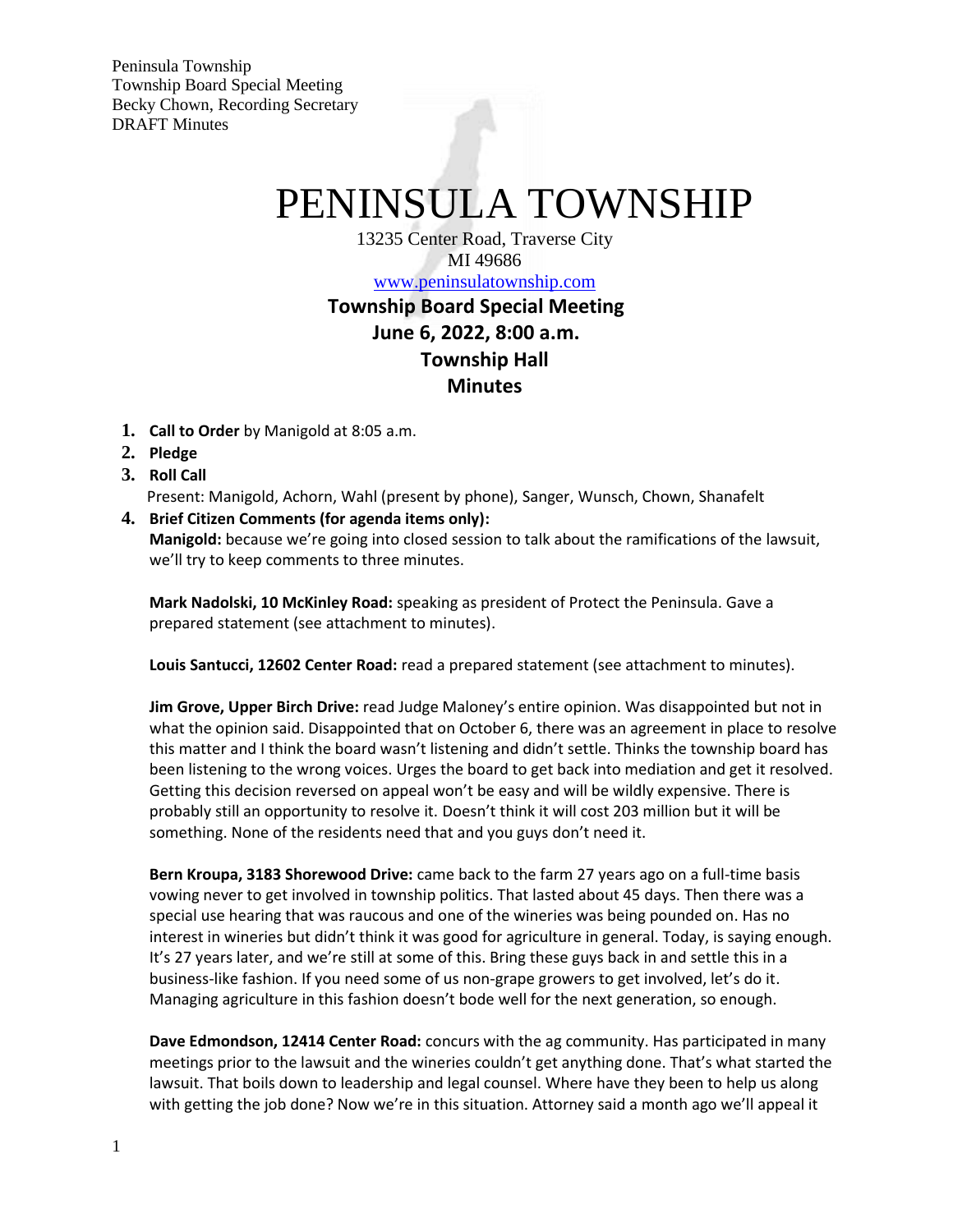Peninsula Township Township Board Special Meeting Becky Chown, Recording Secretary DRAFT Minutes

> and this will go on for five or six more years. That's good for him but not the rest of us. Doesn't think we should appeal this decision. We have property rights. We should be able to use our property and come in and amend our SUPs. Our board and staff should get the job done. Why don't we get our staff to show up? Rob, you said this is a billion-dollar community. Everybody is being paid handsomely. They need to show up for the four days we're open. Maybe we should go to a five-day week so we can get the job done. We don't have the rewrite done or purchase of development rights done. Nothing's done. Now we're liable for a lot of money. Maybe some things will happen that we don't like, but we have the right to use our property.

Recently received a letter [from planning and zoning] that tells him he needs an SUP to put up a tent.

**Manigold:** objected. That's not what the letter says.

**Edmondson:** yes, it is. People are getting fines and cease and desist letters for being farmers. Stop it.

**5. Approve Agenda**

**Wunsch moved to approve the agenda [as presented] with a second by Chown. Motion approved by consensus**

- **6. Conflict of Interest:** none
- **7. Consent Agenda:** none
- **8. Business:**

1. Enter closed session pursuant to MCL 15.268(e) to discuss the winery lawsuit **Wunsch moved to enter closed session pursuant to MCL 15.268(e) to discuss the winery lawsuit with a second by Shanafelt.**

**Roll call vote: Sanger, Wunsch, Shanafelt, Chown, Manigold, Achorn approved unan Manigold:** we will go next door. Probably going to be two to three hours. Think what this lawsuit may have turned into is something that will affect agriculture throughout the state of Michigan. How can you put a restaurant on ag land, especially on deed-restricted land? That belongs in the commercial district. We've been under so much scrutiny, I can understand why you have questions. Our negotiating team believes people should eat something while they eat. It's only normal. A lot of these things may be happening inside. All our complaints are amplified music outside or trespassing. The outside arenas are an issue.

**Meihn:** stopped Manigold and asked him to save his comments for after closed session.

**Manigold:** did I go too far?

**Meihn:** it's better and safer not to make these comments now.

**Manigold:** there are so many rules we have to follow that I hope I didn't go too far. You're going to hear a lot more from us. MTA will be joining us I believe and American Farmland Trust will be in. There's a lot more to this story than what you've heard so far.

**Wunsch:** has heard some concern about the settlement proposal presented to us in October. Is sorry we're not at liberty to discuss that. To the residents, you do not know if it was better aligned or less aligned than the decision that's been handed down by the judge. We ask you to trust that the township is attempting to make the best decisions possible for the community. If a good proposal were presented to us, we would be willing to consider it.